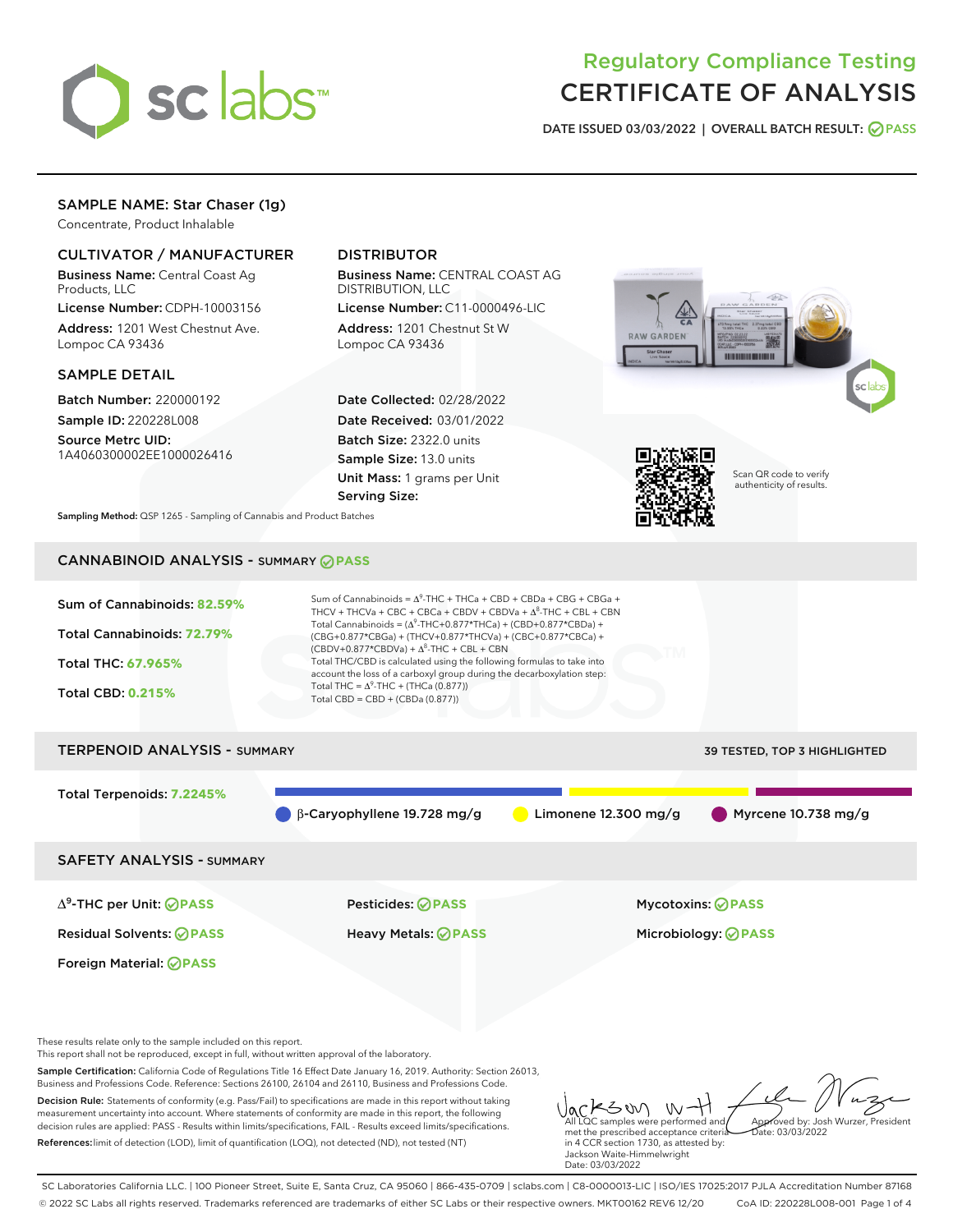



STAR CHASER (1G) | DATE ISSUED 03/03/2022 | OVERALL BATCH RESULT:  $\bigcirc$  PASS

#### CANNABINOID TEST RESULTS - 03/02/2022 2 PASS

Tested by high-performance liquid chromatography with diode-array detection (HPLC-DAD). **Method:** QSP 1157 - Analysis of Cannabinoids by HPLC-DAD

#### TOTAL CANNABINOIDS: **72.79%**

Total Cannabinoids (Total THC) + (Total CBD) + (Total CBG) + (Total THCV) + (Total CBC) +  $(Total CBDV) +  $\Delta^8$ -THC + CBL + CBN$ 

TOTAL THC: **67.965%** Total THC (Δ<sup>9</sup>-THC+0.877\*THCa)

TOTAL CBD: **0.215%**

Total CBD (CBD+0.877\*CBDa)

TOTAL CBG: 2.48% Total CBG (CBG+0.877\*CBGa)

TOTAL THCV: 0.358% Total THCV (THCV+0.877\*THCVa)

TOTAL CBC: 1.773% Total CBC (CBC+0.877\*CBCa)

TOTAL CBDV: ND Total CBDV (CBDV+0.877\*CBDVa)

| <b>COMPOUND</b>  | LOD/LOQ<br>(mg/g)          | <b>MEASUREMENT</b><br><b>UNCERTAINTY</b><br>(mg/g) | <b>RESULT</b><br>(mg/g) | <b>RESULT</b><br>(%) |
|------------------|----------------------------|----------------------------------------------------|-------------------------|----------------------|
| <b>THCa</b>      | 0.05/0.14                  | ±14.910                                            | 745.50                  | 74.550               |
| $\Lambda^9$ -THC | 0.06 / 0.26                | ±0.693                                             | 25.85                   | 2.585                |
| <b>CBGa</b>      | 0.1/0.2                    | ±0.99                                              | 24.4                    | 2.44                 |
| <b>CBCa</b>      | 0.07/0.28                  | ±0.770                                             | 20.22                   | 2.022                |
| <b>THCVa</b>     | 0.07/0.20                  | ±0.151                                             | 4.08                    | 0.408                |
| <b>CBG</b>       | 0.06/0.19                  | ±0.106                                             | 3.44                    | 0.344                |
| <b>CBDa</b>      | 0.02/0.19                  | ±0.056                                             | 2.45                    | 0.245                |
| $\Lambda^8$ -THC | 0.1/0.4                    | N/A                                                | <b>ND</b>               | <b>ND</b>            |
| <b>THCV</b>      | 0.1/0.2                    | N/A                                                | <b>ND</b>               | <b>ND</b>            |
| <b>CBD</b>       | 0.07/0.29                  | N/A                                                | <b>ND</b>               | <b>ND</b>            |
| <b>CBDV</b>      | 0.04 / 0.15                | N/A                                                | <b>ND</b>               | <b>ND</b>            |
| <b>CBDVa</b>     | 0.03 / 0.53                | N/A                                                | <b>ND</b>               | <b>ND</b>            |
| <b>CBL</b>       | 0.06 / 0.24                | N/A                                                | <b>ND</b>               | <b>ND</b>            |
| <b>CBN</b>       | 0.1/0.3                    | N/A                                                | <b>ND</b>               | <b>ND</b>            |
| <b>CBC</b>       | 0.2 / 0.5                  | N/A                                                | <b>ND</b>               | <b>ND</b>            |
|                  | <b>SUM OF CANNABINOIDS</b> |                                                    | 825.9 mg/g              | 82.59%               |

#### **UNIT MASS: 1 grams per Unit**

| $\Delta^9$ -THC per Unit              | 1100 per-package limit | 25.85 mg/unit  | <b>PASS</b> |
|---------------------------------------|------------------------|----------------|-------------|
| <b>Total THC per Unit</b>             |                        | 679.65 mg/unit |             |
| <b>CBD</b> per Unit                   |                        | <b>ND</b>      |             |
| <b>Total CBD per Unit</b>             |                        | $2.15$ mg/unit |             |
| Sum of Cannabinoids<br>per Unit       |                        | 825.9 mg/unit  |             |
| <b>Total Cannabinoids</b><br>per Unit |                        | 727.9 mg/unit  |             |

#### TERPENOID TEST RESULTS - 03/02/2022

Terpene analysis utilizing gas chromatography-flame ionization detection (GC-FID). **Method:** QSP 1192 - Analysis of Terpenoids by GC-FID

| <b>COMPOUND</b>         | LOD/LOQ<br>(mg/g) | <b>MEASUREMENT</b><br><b>UNCERTAINTY</b><br>(mg/g) | <b>RESULT</b><br>(mg/g)                         | <b>RESULT</b><br>$(\%)$ |
|-------------------------|-------------------|----------------------------------------------------|-------------------------------------------------|-------------------------|
| β-Caryophyllene         | 0.004 / 0.012     | ±0.5465                                            | 19.728                                          | 1.9728                  |
| Limonene                | 0.005 / 0.016     | ±0.1365                                            | 12.300                                          | 1.2300                  |
| <b>Myrcene</b>          | 0.008 / 0.025     | ±0.1074                                            | 10.738                                          | 1.0738                  |
| $\alpha$ -Humulene      | 0.009 / 0.029     | ±0.1588                                            | 6.354                                           | 0.6354                  |
| Linalool                | 0.009 / 0.032     | ±0.1540                                            | 5.204                                           | 0.5204                  |
| $\alpha$ -Bisabolol     | 0.008 / 0.026     | ±0.1317                                            | 3.173                                           | 0.3173                  |
| $\alpha$ -Pinene        | 0.005 / 0.017     | ±0.0172                                            | 2.567                                           | 0.2567                  |
| $\beta$ -Pinene         | 0.004 / 0.014     | ±0.0206                                            | 2.319                                           | 0.2319                  |
| Terpineol               | 0.009 / 0.031     | ±0.1065                                            | 2.228                                           | 0.2228                  |
| Fenchol                 | 0.010 / 0.034     | ±0.0607                                            | 2.015                                           | 0.2015                  |
| <b>Nerolidol</b>        | 0.006 / 0.019     | ±0.0764                                            | 1.560                                           | 0.1560                  |
| Caryophyllene<br>Oxide  | 0.010 / 0.033     | ±0.0336                                            | 0.939                                           | 0.0939                  |
| <b>B-Ocimene</b>        | 0.006 / 0.020     | ±0.0163                                            | 0.653                                           | 0.0653                  |
| <b>Borneol</b>          | 0.005 / 0.016     | ±0.0186                                            | 0.570                                           | 0.0570                  |
| trans-ß-Farnesene       | 0.008 / 0.025     | ±0.0108                                            | 0.390                                           | 0.0390                  |
| Guaiol                  | 0.009/0.030       | ±0.0120                                            | 0.328                                           | 0.0328                  |
| Camphene                | 0.005 / 0.015     | ±0.0023                                            | 0.254                                           | 0.0254                  |
| Terpinolene             | 0.008 / 0.026     | ±0.0039                                            | 0.248                                           | 0.0248                  |
| Fenchone                | 0.009 / 0.028     | ±0.0044                                            | 0.196                                           | 0.0196                  |
| Valencene               | 0.009 / 0.030     | ±0.0097                                            | 0.181                                           | 0.0181                  |
| Sabinene Hydrate        | 0.006 / 0.022     | ±0.0032                                            | 0.106                                           | 0.0106                  |
| Citronellol             | 0.003 / 0.010     | ±0.0030                                            | 0.080                                           | 0.0080                  |
| Geraniol                | 0.002 / 0.007     | ±0.0025                                            | 0.074                                           | 0.0074                  |
| $\gamma$ -Terpinene     | 0.006 / 0.018     | ±0.0003                                            | 0.020                                           | 0.0020                  |
| Nerol                   | 0.003 / 0.011     | ±0.0007                                            | 0.020                                           | 0.0020                  |
| Sabinene                | 0.004 / 0.014     | N/A                                                | <loq< th=""><th><loq< th=""></loq<></th></loq<> | <loq< th=""></loq<>     |
| $\alpha$ -Terpinene     | 0.005 / 0.017     | N/A                                                | <loq< th=""><th><loq< th=""></loq<></th></loq<> | <loq< th=""></loq<>     |
| Eucalyptol              | 0.006 / 0.018     | N/A                                                | <loq< th=""><th><loq< th=""></loq<></th></loq<> | <loq< th=""></loq<>     |
| $\alpha$ -Phellandrene  | 0.006 / 0.020     | N/A                                                | <b>ND</b>                                       | <b>ND</b>               |
| $\Delta^3$ -Carene      | 0.005 / 0.018     | N/A                                                | <b>ND</b>                                       | ND                      |
| p-Cymene                | 0.005 / 0.016     | N/A                                                | ND                                              | ND                      |
| Isopulegol              | 0.005 / 0.016     | N/A                                                | ND                                              | ND                      |
| Camphor                 | 0.006 / 0.019     | N/A                                                | <b>ND</b>                                       | ND                      |
| Isoborneol              | 0.004 / 0.012     | N/A                                                | ND                                              | ND                      |
| Menthol                 | 0.008 / 0.025     | N/A                                                | ND                                              | ND                      |
| Pulegone                | 0.003 / 0.011     | N/A                                                | <b>ND</b>                                       | ND                      |
| <b>Geranyl Acetate</b>  | 0.004 / 0.014     | N/A                                                | ND                                              | ND                      |
| $\alpha$ -Cedrene       | 0.005 / 0.016     | N/A                                                | ND                                              | ND                      |
| Cedrol                  | 0.008 / 0.027     | N/A                                                | <b>ND</b>                                       | ND                      |
| <b>TOTAL TERPENOIDS</b> |                   |                                                    | 72.245 mg/g                                     | 7.2245%                 |

SC Laboratories California LLC. | 100 Pioneer Street, Suite E, Santa Cruz, CA 95060 | 866-435-0709 | sclabs.com | C8-0000013-LIC | ISO/IES 17025:2017 PJLA Accreditation Number 87168 © 2022 SC Labs all rights reserved. Trademarks referenced are trademarks of either SC Labs or their respective owners. MKT00162 REV6 12/20 CoA ID: 220228L008-001 Page 2 of 4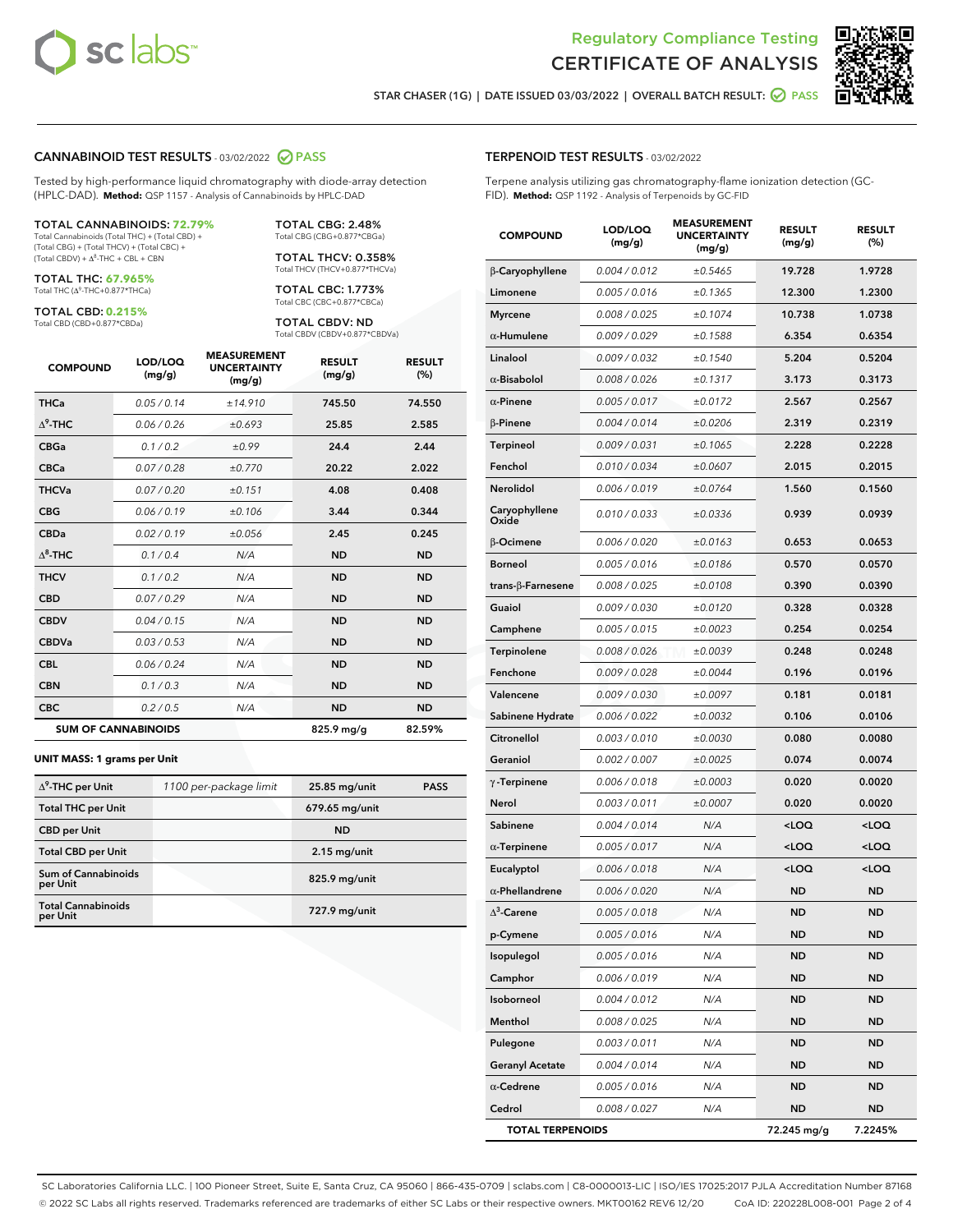



STAR CHASER (1G) | DATE ISSUED 03/03/2022 | OVERALL BATCH RESULT: 0 PASS

## CATEGORY 1 PESTICIDE TEST RESULTS - 03/02/2022 2 PASS

Pesticide and plant growth regulator analysis utilizing high-performance liquid chromatography-mass spectrometry (HPLC-MS) or gas chromatography-mass spectrometry (GC-MS). \*GC-MS utilized where indicated. **Method:** QSP 1212 - Analysis of Pesticides and Mycotoxins by LC-MS or QSP 1213 - Analysis of Pesticides by GC-MS

| <b>COMPOUND</b>             | LOD/LOQ<br>$(\mu g/g)$ | <b>ACTION</b><br>LIMIT<br>$(\mu g/g)$ | <b>MEASUREMENT</b><br><b>UNCERTAINTY</b><br>$(\mu g/g)$ | <b>RESULT</b><br>$(\mu g/g)$ | <b>RESULT</b> |
|-----------------------------|------------------------|---------------------------------------|---------------------------------------------------------|------------------------------|---------------|
| Aldicarb                    | 0.03 / 0.08            | $\ge$ LOD                             | N/A                                                     | <b>ND</b>                    | <b>PASS</b>   |
| Carbofuran                  | 0.02 / 0.05            | $\ge$ LOD                             | N/A                                                     | <b>ND</b>                    | <b>PASS</b>   |
| Chlordane*                  | 0.03 / 0.08            | $\ge$ LOD                             | N/A                                                     | <b>ND</b>                    | <b>PASS</b>   |
| Chlorfenapyr*               | 0.03/0.10              | $\ge$ LOD                             | N/A                                                     | <b>ND</b>                    | <b>PASS</b>   |
| Chlorpyrifos                | 0.02/0.06              | $>$ LOD                               | N/A                                                     | <b>ND</b>                    | <b>PASS</b>   |
| Coumaphos                   | 0.02 / 0.07            | $\ge$ LOD                             | N/A                                                     | <b>ND</b>                    | <b>PASS</b>   |
| Daminozide                  | 0.02 / 0.07            | $\ge$ LOD                             | N/A                                                     | <b>ND</b>                    | <b>PASS</b>   |
| <b>Dichlorvos</b><br>(DDVP) | 0.03/0.09              | $\ge$ LOD                             | N/A                                                     | <b>ND</b>                    | <b>PASS</b>   |
| Dimethoate                  | 0.03/0.08              | $>$ LOD                               | N/A                                                     | <b>ND</b>                    | <b>PASS</b>   |
| Ethoprophos                 | 0.03/0.10              | $\ge$ LOD                             | N/A                                                     | <b>ND</b>                    | <b>PASS</b>   |
| Etofenprox                  | 0.02 / 0.06            | $>$ LOD                               | N/A                                                     | <b>ND</b>                    | <b>PASS</b>   |
| Fenoxycarb                  | 0.03/0.08              | $>$ LOD                               | N/A                                                     | <b>ND</b>                    | <b>PASS</b>   |
| Fipronil                    | 0.03 / 0.08            | $\ge$ LOD                             | N/A                                                     | <b>ND</b>                    | <b>PASS</b>   |
| Imazalil                    | 0.02/0.06              | $>$ LOD                               | N/A                                                     | <b>ND</b>                    | <b>PASS</b>   |
| <b>Methiocarb</b>           | 0.02 / 0.07            | $\ge$ LOD                             | N/A                                                     | <b>ND</b>                    | <b>PASS</b>   |
| Parathion-methyl            | 0.03/0.10              | $\ge$ LOD                             | N/A                                                     | <b>ND</b>                    | <b>PASS</b>   |
| <b>Mevinphos</b>            | 0.03/0.09              | $>$ LOD                               | N/A                                                     | <b>ND</b>                    | <b>PASS</b>   |
| Paclobutrazol               | 0.02 / 0.05            | $\ge$ LOD                             | N/A                                                     | <b>ND</b>                    | <b>PASS</b>   |
| Propoxur                    | 0.03/0.09              | $>$ LOD                               | N/A                                                     | <b>ND</b>                    | <b>PASS</b>   |
| Spiroxamine                 | 0.03 / 0.08            | $\ge$ LOD                             | N/A                                                     | <b>ND</b>                    | <b>PASS</b>   |
| Thiacloprid                 | 0.03/0.10              | $\ge$ LOD                             | N/A                                                     | <b>ND</b>                    | <b>PASS</b>   |
|                             |                        |                                       |                                                         |                              |               |

## CATEGORY 2 PESTICIDE TEST RESULTS - 03/02/2022 2 PASS

| <b>COMPOUND</b>          | LOD/LOO<br>$(\mu g/g)$ | <b>ACTION</b><br><b>LIMIT</b><br>(µg/g) | <b>MEASUREMENT</b><br><b>UNCERTAINTY</b><br>$(\mu g/g)$ | <b>RESULT</b><br>$(\mu g/g)$ | <b>RESULT</b> |  |
|--------------------------|------------------------|-----------------------------------------|---------------------------------------------------------|------------------------------|---------------|--|
| Abamectin                | 0.03/0.10              | 0.1                                     | N/A                                                     | <b>ND</b>                    | <b>PASS</b>   |  |
| Acephate                 | 0.02/0.07              | 0.1                                     | N/A                                                     | <b>ND</b>                    | <b>PASS</b>   |  |
| Acequinocyl              | 0.02/0.07              | 0.1                                     | N/A                                                     | <b>ND</b>                    | <b>PASS</b>   |  |
| Acetamiprid              | 0.02/0.05              | 0.1                                     | N/A                                                     | <b>ND</b>                    | <b>PASS</b>   |  |
| Azoxystrobin             | 0.02/0.07              | 0.1                                     | N/A                                                     | <b>ND</b>                    | <b>PASS</b>   |  |
| <b>Bifenazate</b>        | 0.01/0.04              | 0.1                                     | N/A                                                     | <b>ND</b>                    | <b>PASS</b>   |  |
| <b>Bifenthrin</b>        | 0.02/0.05              | 3                                       | N/A                                                     | <b>ND</b>                    | <b>PASS</b>   |  |
| <b>Boscalid</b>          | 0.03/0.09              | 0.1                                     | N/A                                                     | <b>ND</b>                    | <b>PASS</b>   |  |
| Captan                   | 0.19/0.57              | 0.7                                     | N/A                                                     | <b>ND</b>                    | <b>PASS</b>   |  |
| Carbaryl                 | 0.02/0.06              | 0.5                                     | N/A                                                     | <b>ND</b>                    | <b>PASS</b>   |  |
| Chlorantranilip-<br>role | 0.04/0.12              | 10                                      | N/A                                                     | <b>ND</b>                    | <b>PASS</b>   |  |
| Clofentezine             | 0.03/0.09              | 0.1                                     | N/A                                                     | <b>ND</b>                    | <b>PASS</b>   |  |

## CATEGORY 2 PESTICIDE TEST RESULTS - 03/02/2022 continued

| <b>COMPOUND</b>               | LOD/LOQ<br>(µg/g) | <b>ACTION</b><br><b>LIMIT</b><br>$(\mu g/g)$ | <b>MEASUREMENT</b><br><b>UNCERTAINTY</b><br>$(\mu g/g)$ | <b>RESULT</b><br>(µg/g) | <b>RESULT</b> |
|-------------------------------|-------------------|----------------------------------------------|---------------------------------------------------------|-------------------------|---------------|
| Cyfluthrin                    | 0.12 / 0.38       | $\overline{c}$                               | N/A                                                     | ND                      | <b>PASS</b>   |
| Cypermethrin                  | 0.11 / 0.32       | $\mathcal{I}$                                | N/A                                                     | ND                      | <b>PASS</b>   |
| <b>Diazinon</b>               | 0.02 / 0.05       | 0.1                                          | N/A                                                     | <b>ND</b>               | <b>PASS</b>   |
| Dimethomorph                  | 0.03 / 0.09       | 2                                            | N/A                                                     | ND                      | <b>PASS</b>   |
| Etoxazole                     | 0.02 / 0.06       | 0.1                                          | N/A                                                     | ND                      | <b>PASS</b>   |
| Fenhexamid                    | 0.03 / 0.09       | 0.1                                          | N/A                                                     | ND                      | <b>PASS</b>   |
| Fenpyroximate                 | 0.02 / 0.06       | 0.1                                          | N/A                                                     | <b>ND</b>               | <b>PASS</b>   |
| Flonicamid                    | 0.03 / 0.10       | 0.1                                          | N/A                                                     | ND                      | <b>PASS</b>   |
| Fludioxonil                   | 0.03/0.10         | 0.1                                          | N/A                                                     | ND                      | <b>PASS</b>   |
| Hexythiazox                   | 0.02 / 0.07       | 0.1                                          | N/A                                                     | ND                      | <b>PASS</b>   |
| Imidacloprid                  | 0.04 / 0.11       | 5                                            | N/A                                                     | ND                      | <b>PASS</b>   |
| Kresoxim-methyl               | 0.02 / 0.07       | 0.1                                          | N/A                                                     | ND                      | <b>PASS</b>   |
| Malathion                     | 0.03 / 0.09       | 0.5                                          | N/A                                                     | <b>ND</b>               | <b>PASS</b>   |
| Metalaxyl                     | 0.02 / 0.07       | $\overline{c}$                               | N/A                                                     | ND                      | <b>PASS</b>   |
| Methomyl                      | 0.03 / 0.10       | 1                                            | N/A                                                     | ND                      | <b>PASS</b>   |
| Myclobutanil                  | 0.03 / 0.09       | 0.1                                          | N/A                                                     | <b>ND</b>               | <b>PASS</b>   |
| Naled                         | 0.02 / 0.07       | 0.1                                          | N/A                                                     | ND                      | <b>PASS</b>   |
| Oxamyl                        | 0.04 / 0.11       | 0.5                                          | N/A                                                     | ND                      | <b>PASS</b>   |
| Pentachloronitro-<br>benzene* | 0.03 / 0.09       | 0.1                                          | N/A                                                     | ND                      | <b>PASS</b>   |
| Permethrin                    | 0.04 / 0.12       | 0.5                                          | N/A                                                     | ND                      | <b>PASS</b>   |
| Phosmet                       | 0.03 / 0.10       | 0.1                                          | N/A                                                     | ND                      | <b>PASS</b>   |
| Piperonyl<br>Butoxide         | 0.02 / 0.07       | 3                                            | N/A                                                     | ND                      | <b>PASS</b>   |
| Prallethrin                   | 0.03 / 0.08       | 0.1                                          | N/A                                                     | <b>ND</b>               | <b>PASS</b>   |
| Propiconazole                 | 0.02 / 0.07       | 0.1                                          | N/A                                                     | ND                      | <b>PASS</b>   |
| Pyrethrins                    | 0.04 / 0.12       | 0.5                                          | N/A                                                     | ND                      | <b>PASS</b>   |
| Pyridaben                     | 0.02 / 0.07       | 0.1                                          | N/A                                                     | <b>ND</b>               | <b>PASS</b>   |
| Spinetoram                    | 0.02 / 0.07       | 0.1                                          | N/A                                                     | ND                      | <b>PASS</b>   |
| Spinosad                      | 0.02 / 0.07       | 0.1                                          | N/A                                                     | ND                      | <b>PASS</b>   |
| Spiromesifen                  | 0.02 / 0.05       | 0.1                                          | N/A                                                     | <b>ND</b>               | <b>PASS</b>   |
| Spirotetramat                 | 0.02 / 0.06       | 0.1                                          | N/A                                                     | ND                      | <b>PASS</b>   |
| Tebuconazole                  | 0.02 / 0.07       | 0.1                                          | N/A                                                     | ND                      | <b>PASS</b>   |
| Thiamethoxam                  | 0.03 / 0.10       | 5                                            | N/A                                                     | <b>ND</b>               | <b>PASS</b>   |
| Trifloxystrobin               | 0.03 / 0.08       | 0.1                                          | N/A                                                     | <b>ND</b>               | <b>PASS</b>   |

SC Laboratories California LLC. | 100 Pioneer Street, Suite E, Santa Cruz, CA 95060 | 866-435-0709 | sclabs.com | C8-0000013-LIC | ISO/IES 17025:2017 PJLA Accreditation Number 87168 © 2022 SC Labs all rights reserved. Trademarks referenced are trademarks of either SC Labs or their respective owners. MKT00162 REV6 12/20 CoA ID: 220228L008-001 Page 3 of 4